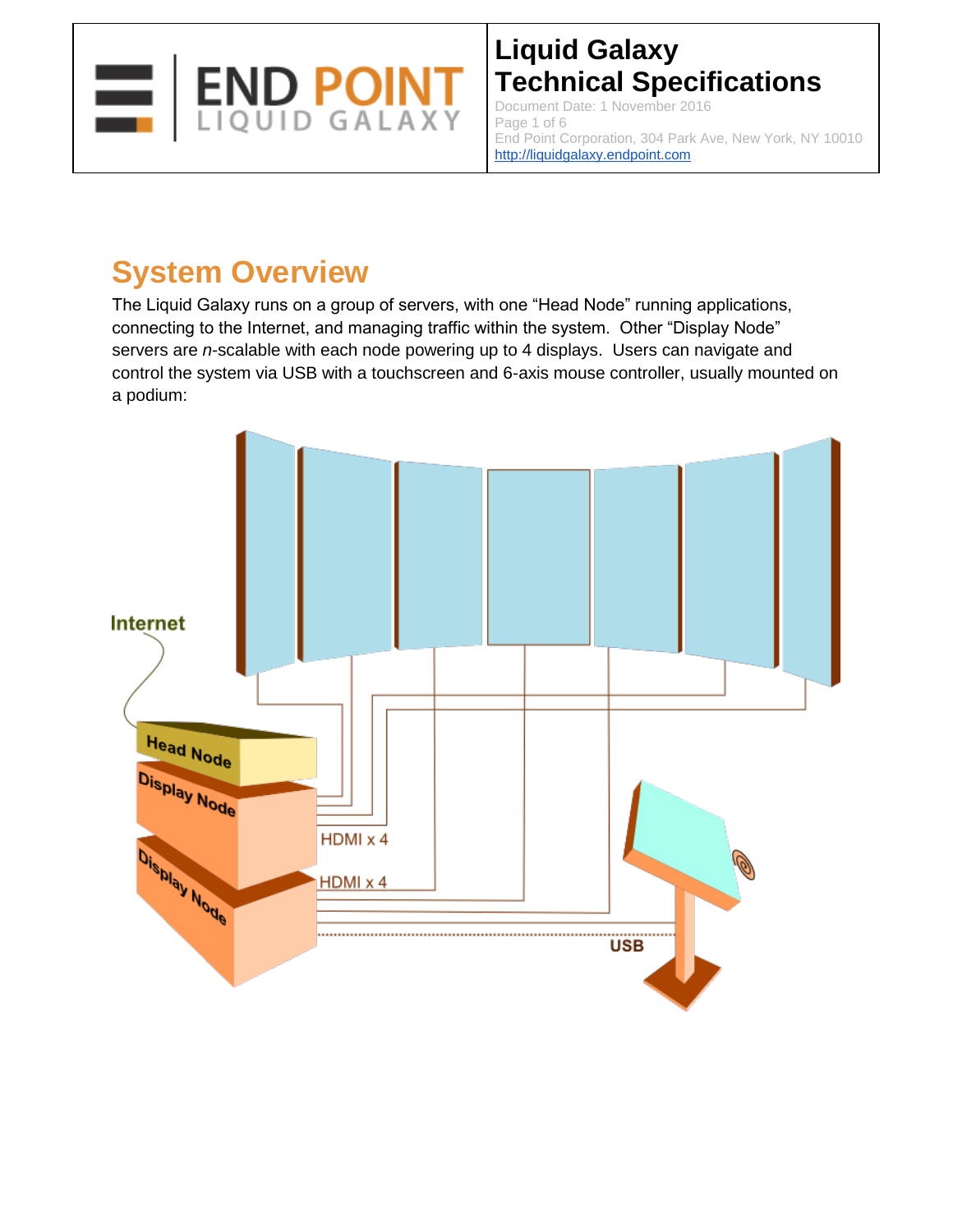

Document Date: 1 November 2016 Page 2 of 6 End Point Corporation, 304 Park Ave, New York, NY 10010 http://liquidgalaxy.endpoint.com

## **Footprint**

The Liquid Galaxy is n-scalable for the number of screens, with a 7-screen setup being most common. The footprint can vary, depending on the degree of arc in the screens:

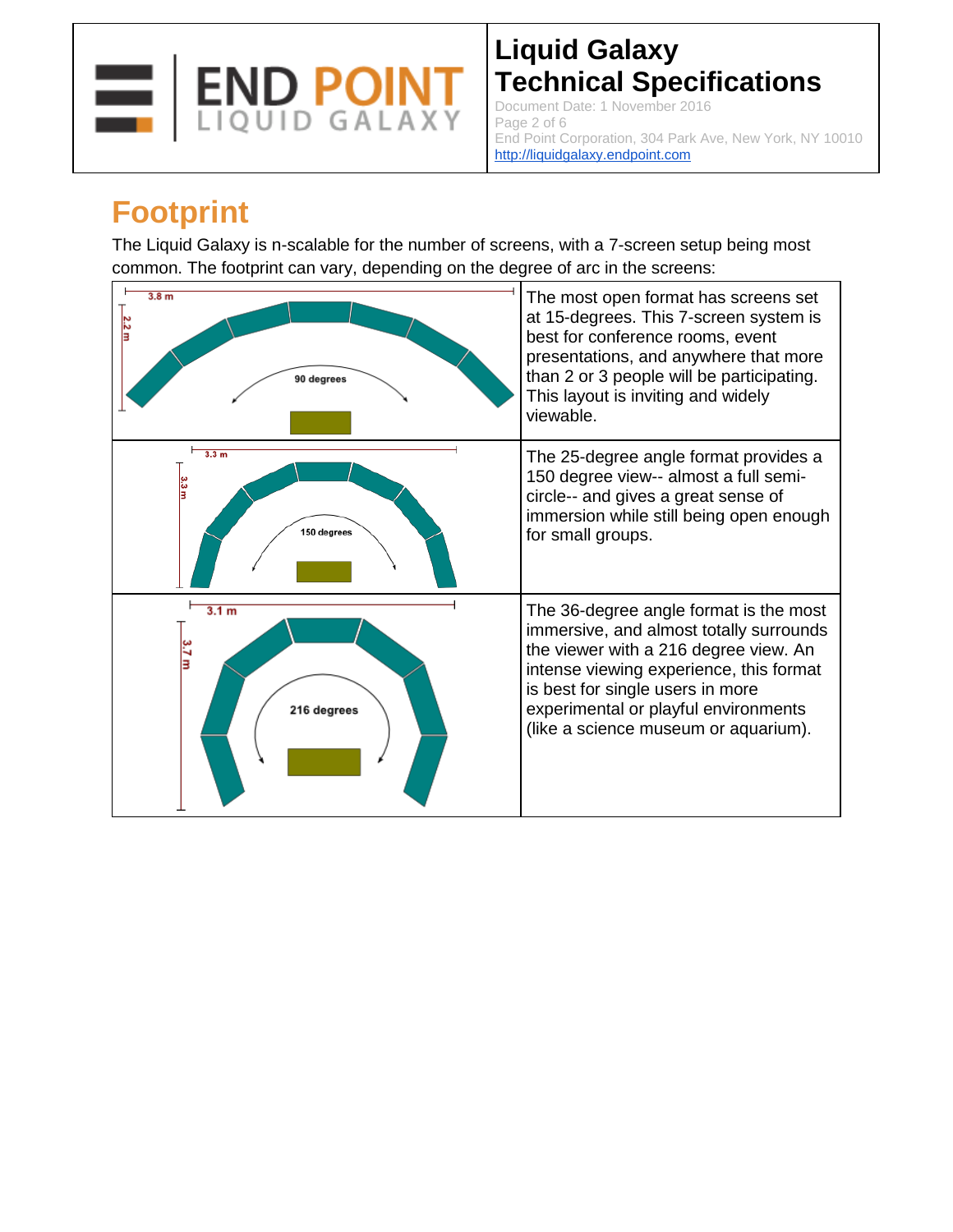

Document Date: 1 November 2016 Page 3 of 6 End Point Corporation, 304 Park Ave, New York, NY 10010 http://liquidgalaxy.endpoint.com

# **Dimensions**

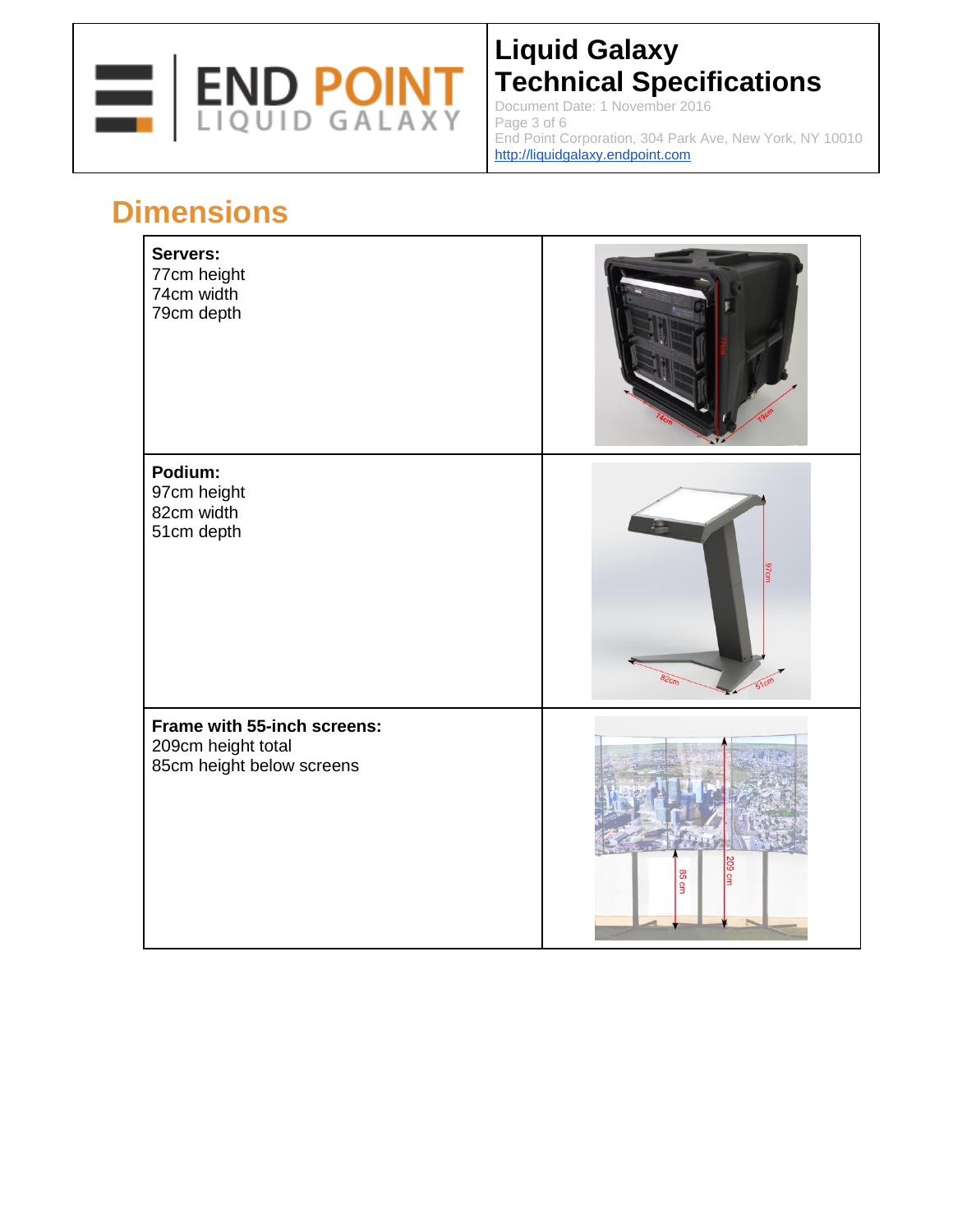

Document Date: 1 November 2016 Page 4 of 6 End Point Corporation, 304 Park Ave, New York, NY 10010 http://liquidgalaxy.endpoint.com

# **Shipping**

The Liquid Galaxy can be packed for transport into five travel cases:

| <b>Display Cases (2)</b> | Custom-built 4 slot padded flight case<br>2 pallets, 545lbs. 247Kg. each<br>59x22x22 inches each, 150x56x60 cm each |
|--------------------------|---------------------------------------------------------------------------------------------------------------------|
| <b>Server</b>            | Hardened-travel case<br>1pallet, 150lbs. 68Kg. 48x45x40 inches, 121x114x101 cm                                      |
| <b>Utility</b>           | Custom-built padded flight case<br>1pallet, 220lbs. 100Kg. 49x30x30 inches, 124x76x76 cm                            |
| <b>Masts</b>             | Custom- built flight case<br>1pallet, 350lbs. 159Kg. 72x9x9 inches, 183x 23x 23 cm                                  |

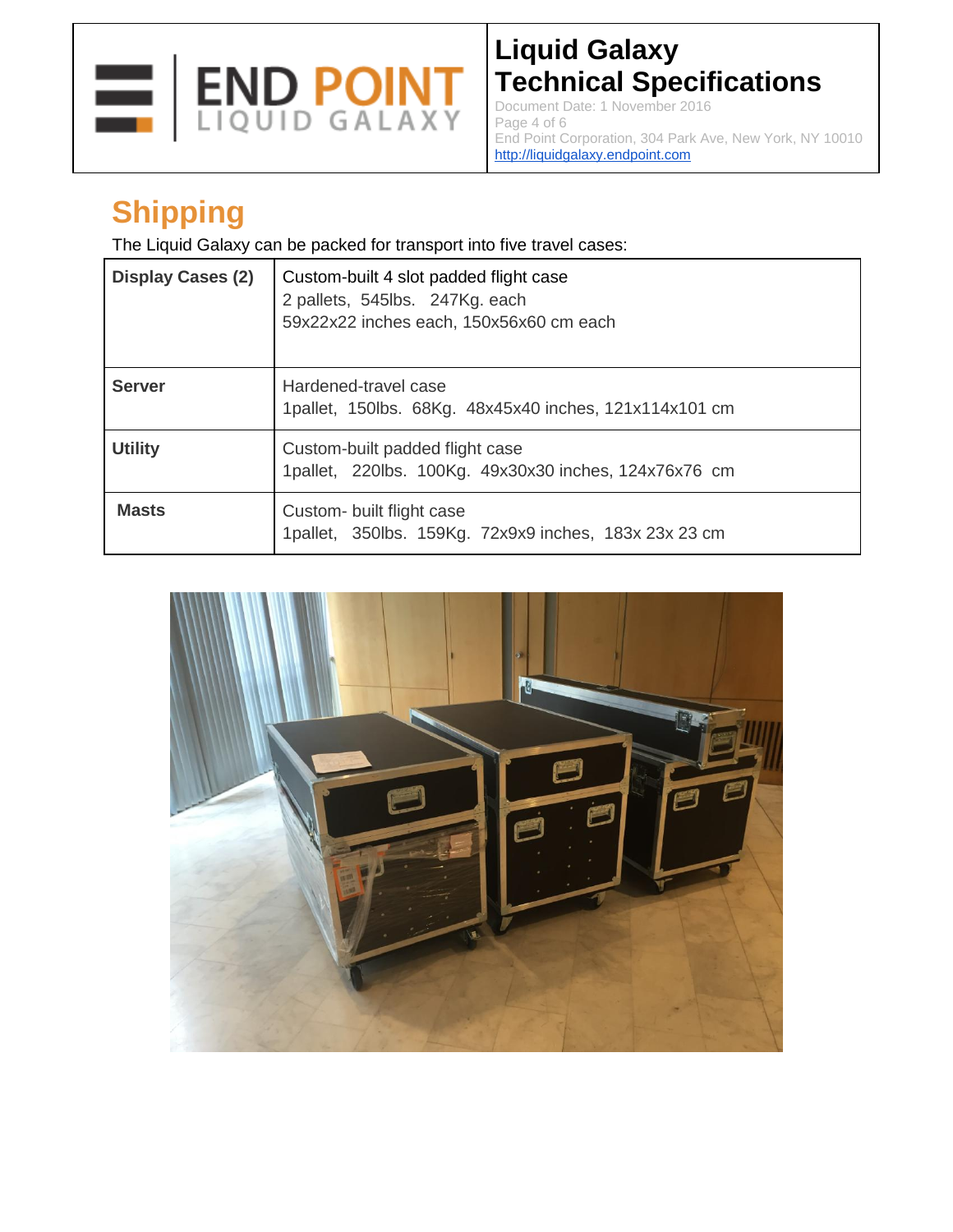

Document Date: 1 November 2016 Page 5 of 6 End Point Corporation, 304 Park Ave, New York, NY 10010 http://liquidgalaxy.endpoint.com

# **Compatible Displays**

- Any HDMI-capable display should work with the Liquid Galaxy
- End Point standard display is Samsung DB-55E (55-inch)
- Projectors will work, but may need edge-blending calibration
- Screens may be mounted on a frame or wall-mounted
- Screens from 27-inch to 60+ inches have been used successfully
- Screens can be arranged in multiple rows (1 row of 7, 2 rows of 5 screens, or even a 6x8 array have been done)